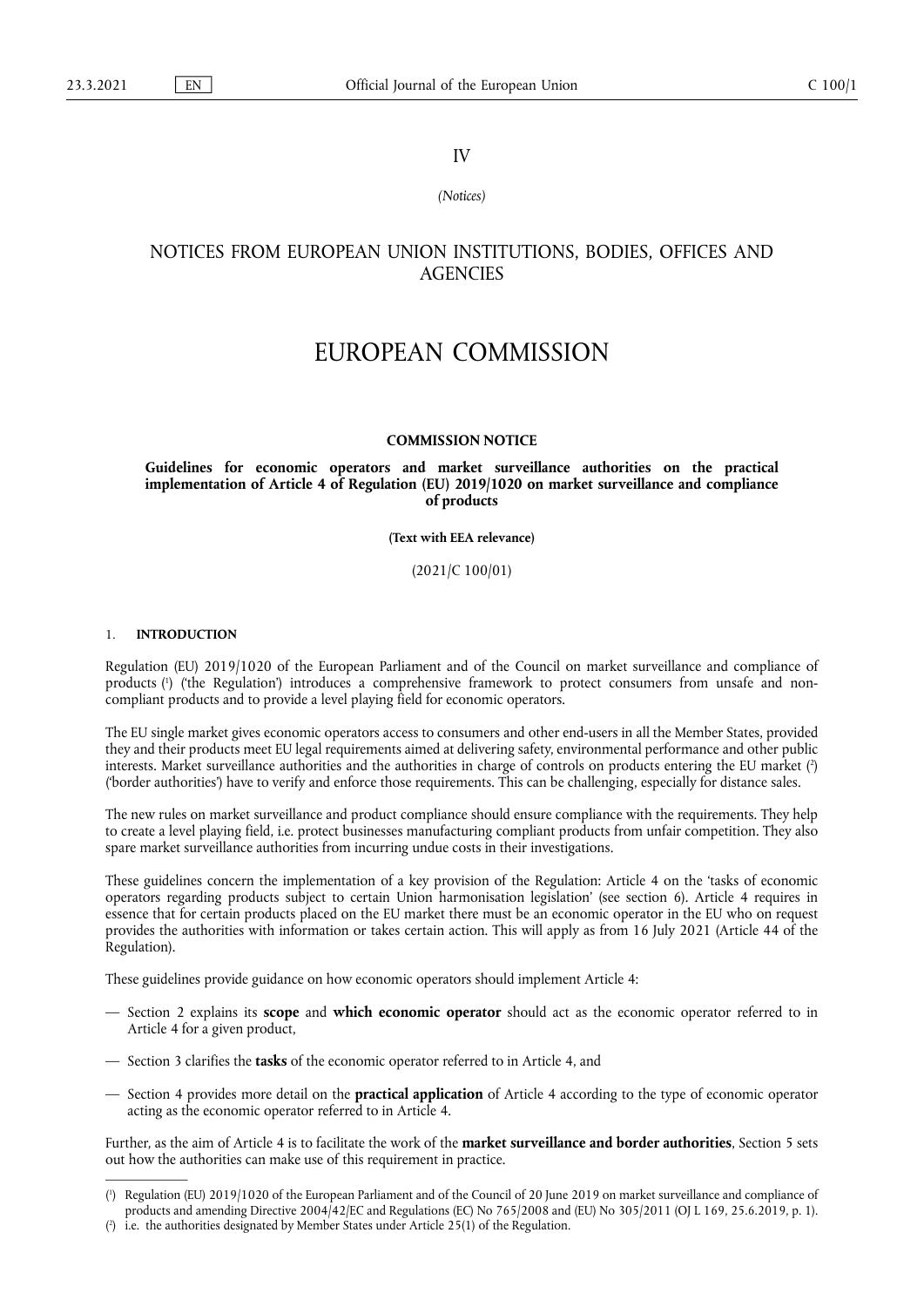<span id="page-1-9"></span><span id="page-1-8"></span>The guidelines are designed to help economic operators and authorities and facilitate consistent implementation. They concern the implementation of Article 4 only and do not apply to EU product legislation not covered by it, which may impose similar but different requirements [\(3](#page-1-0) ). They refer to requirements under EU harmonisation legislation as they apply at the date of adoption of this guidance. Comprehensive guidance on EU harmonisation legislation is available in the *Blue Guide*, to which these guidelines refer [\(4](#page-1-1) ). The Commission will update this guidance in the light of further legislative developments in other areas, like for instance the Digital Services Ac[t \(5](#page-1-2) ).

<span id="page-1-10"></span>This document is purely for guidance – only the text of the Regulation itself has legal force. The guidelines reflect the views of the European Commission and as such are not legally binding. The binding interpretation of EU legislation is the exclusive competence of the Court of Justice of the European Union. The views expressed here cannot prejudge the position that the Commission might take before the Court of Justice. Neither the Commission nor anyone acting on its behalf is responsible for the use that might be made of the following information.

#### 2. **SCOPE AND APPLICATION**

#### 2.1. **Scope**

An economic operator referred to in Article 4 is required when a product:

- *falls within the scope of one or more of the Directives or Regulations listed in Article 4(5) or other legislation that makes explicit reference to Article 4.* This 'sector-specific legislation' covers the safety of toys, electrical equipment, radio equipment, electromagnetic compatibility, restricting hazardous substances in electrical and electronic equipment ('RoHS'), energyrelated products ('ecodesign'), gas appliances, construction products, machinery, outdoor equipment ('outdoor noise'), equipment for use in potentially explosive atmospheres (ATEX), pressure equipment, simple pressure vessels, pyrotechnic articles, recreational craft, measuring instruments, non-automatic weighing instruments, personal protective equipment and unmanned aircraft systems (<sup>6</sup>) ('drones') (<sup>7</sup>), and
- <span id="page-1-13"></span><span id="page-1-12"></span><span id="page-1-11"></span> $-$  is placed on the EU market [\(](#page-1-5)<sup>s</sup>)– i.e. made available (supplied for distribution, consumption or use on the EU market in the course of *a commercial activity, whether in return for payment or free of charge) for the first time on the Union market* [\(](#page-1-6) 9 )*– on or after 16 July 2021 (Article 4(1) and Article 44 of the Regulation).* Products offered for sale online, or through other means of distance sale, are considered to be made available on the market if the offer is targeted at end-users in the EU. An offer for sale is considered to be targeted at end-users in the EU if the relevant economic operator directs, by any means, its activities to a Member State (Article 6 of the Regulation) (this is determined case by case in the light of relevant factors such as the geographical areas to which dispatch is possible, the language(s) used for the offer or for ordering, means of payment, etc.  $(^{10})$ ).

<span id="page-1-14"></span>Thus, an economic operator who intends to place on the EU market on or after 16 July 2021 a product covered by Article 4 has first to ensure that there is an economic operator referred to in Article 4 in the EU. Otherwise, such products cannot be placed on the EU market on or after 16 July 2021.

<span id="page-1-0"></span><sup>(</sup> 3 [\) e](#page-1-8).g. Directive 2014/90/EU of the European Parliament and of the Council of 23 July 2014 on marine equipment and repealing Council Directive 96/98/EC (OJ L 257, 28.8.2014, p. 146), which requires in its Article 13 manufacturers not located in the EU to appoint an authorised representative, and Regulation (EC) No 1223/2009 of the European Parliament and of the Council of 30 November 2009 on cosmetic products (OJ L 342, 22.12.2009, p. 59), which requires in its Article 4 the designation of a responsible person in the EU. These are not covered by Article 4 or by these guidelines.

<span id="page-1-1"></span><sup>(\*</sup>[\) C](#page-1-9)ommission Notice – *Blue Guide on the implementation of EU product rules 2016* (OJ C 272, 26.7.2016, p. 1) or its successor document.

<span id="page-1-2"></span><sup>(</sup> 5 [\) P](#page-1-10)roposal for a Regulation of the European Parliament and of the Council on a Single Market For Digital Services (Digital Services Act) and amending Directive 2000/31/EC (COM(2020) 825 of 15.12.2020).

<span id="page-1-3"></span><sup>(</sup> 6 [\) A](#page-1-11)s specified in Article 5(3) of Commission Delegated Regulation (EU) 2019/945 of 12 March 2019 on unmanned aircraft systems and on third-country operators of unmanned aircraft systems (OJ L 152, 11.6.2019, p. 1)

<span id="page-1-4"></span><sup>(</sup> 7 [\) I](#page-1-11)nformation on which Directives or Regulations might apply to a given product is available through YourEurope; [https://europa.eu/](https://europa.eu/youreurope/business/product/product-rules-specifications/index_en.htm) [youreurope/business/product/product-rules-specifications/index\\_en.htm](https://europa.eu/youreurope/business/product/product-rules-specifications/index_en.htm)

<span id="page-1-5"></span><sup>(</sup> 8 [\) T](#page-1-12)he geographical scope may be extended, e.g. once the Regulation is included in the annexes to the Agreement on the European Economic Area, it will include Iceland, Liechtenstein and Norway.

<span id="page-1-6"></span><sup>(</sup> 9 [\) S](#page-1-13)ee definitions (1) and (2) in Article 3 of the Regulation.

<span id="page-1-7"></span><sup>(</sup> [10\) R](#page-1-14)ecital 15 of the Regulation. See the Blue Guide for more detail on placing on the market (e.g. as regards timing, including for products for which manufacturing has not yet been completed at the time of the offer, and products for trade fairs).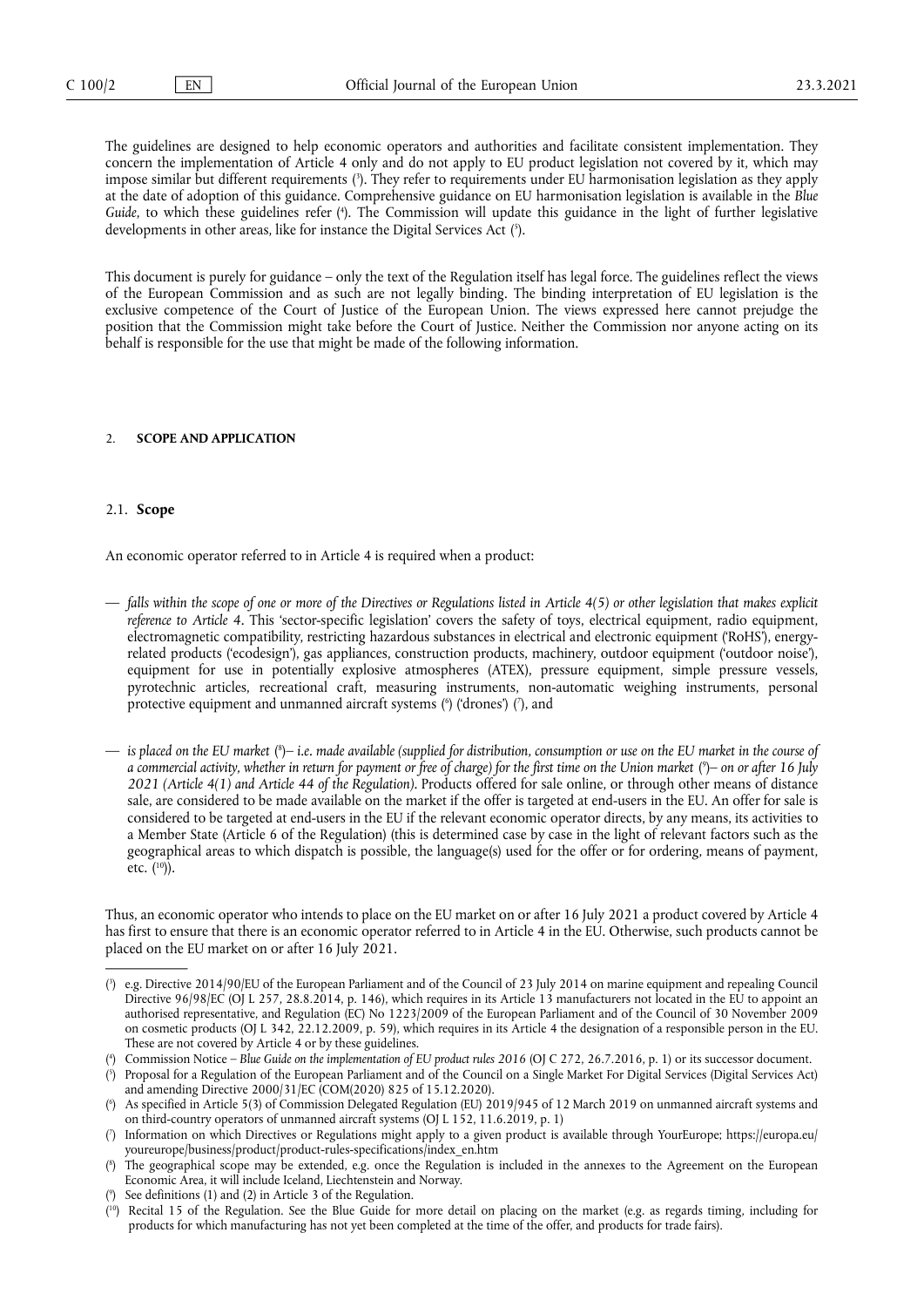# 2.2. **Determination of the economic operator referred to in Article 4**

Four types of economic operator can act as the economic operator referred to in Article 4:

- <span id="page-2-4"></span> $-$  A manufacturer ( $11$ ) established in the EU
- <span id="page-2-5"></span>— An importe[r \(12\)](#page-2-1) (by definition established in the EU), where the manufacturer is not established in the Union
- <span id="page-2-6"></span>— An authorised representative [\(13\)](#page-2-2) (by definition established in the EU) who has a written mandate from the manufacturer designating the authorised representative to perform the tasks set out in Article 4(3) on the manufacturer's behalf
- <span id="page-2-7"></span> $-$  A fulfilment service provider  $(14)$  established in the EU where there is no manufacturer, importer or authorised representative established in the Union

Section 4 contains detail on these economic operators' role under sector-specific legislation and how this relates to their tasks under Article 4.

What economic operator acts as the economic operator referred to in Article 4 depends in particular on the supply chain. Box 1 provides a short guide on this and is followed by further explanation.

<span id="page-2-0"></span><sup>(</sup> [11\) D](#page-2-4)efined in Article 3(8) of the Regulation as 'any natural or legal person who manufactures a product or has a product designed or manufactured, and markets that product under its name or trademark'.

<span id="page-2-1"></span> $(1<sup>2</sup>)$  Defined in Article 3(9) of the Regulation as 'any natural or legal person established within the Union who places a product from a third country on the Union market'.

<span id="page-2-2"></span><sup>(</sup> [13\) D](#page-2-6)efined in Article 3(12) of the Regulation as 'any natural or legal person established within the Union who has received a written mandate from a manufacturer to act on its behalf in relation to specified tasks with regard to the manufacturer's obligations under the relevant Union harmonisation legislation or under the requirements of this Regulation'.

<span id="page-2-3"></span><sup>(</sup> [14\) D](#page-2-7)efined in Article 3(11) of the Regulation as 'any natural or legal person offering, in the course of commercial activity, at least two of the following services: warehousing, packaging, addressing and dispatching, without having ownership of the products involved, excluding postal services as defined in point 1 of Article 2 of Directive 97/67/EC of the European Parliament and of the Council, parcel delivery services as defined in point 2 of Article 2 of Regulation (EU) 2018/644 of the European Parliament and of the Council, and any other postal services or freight transport services'.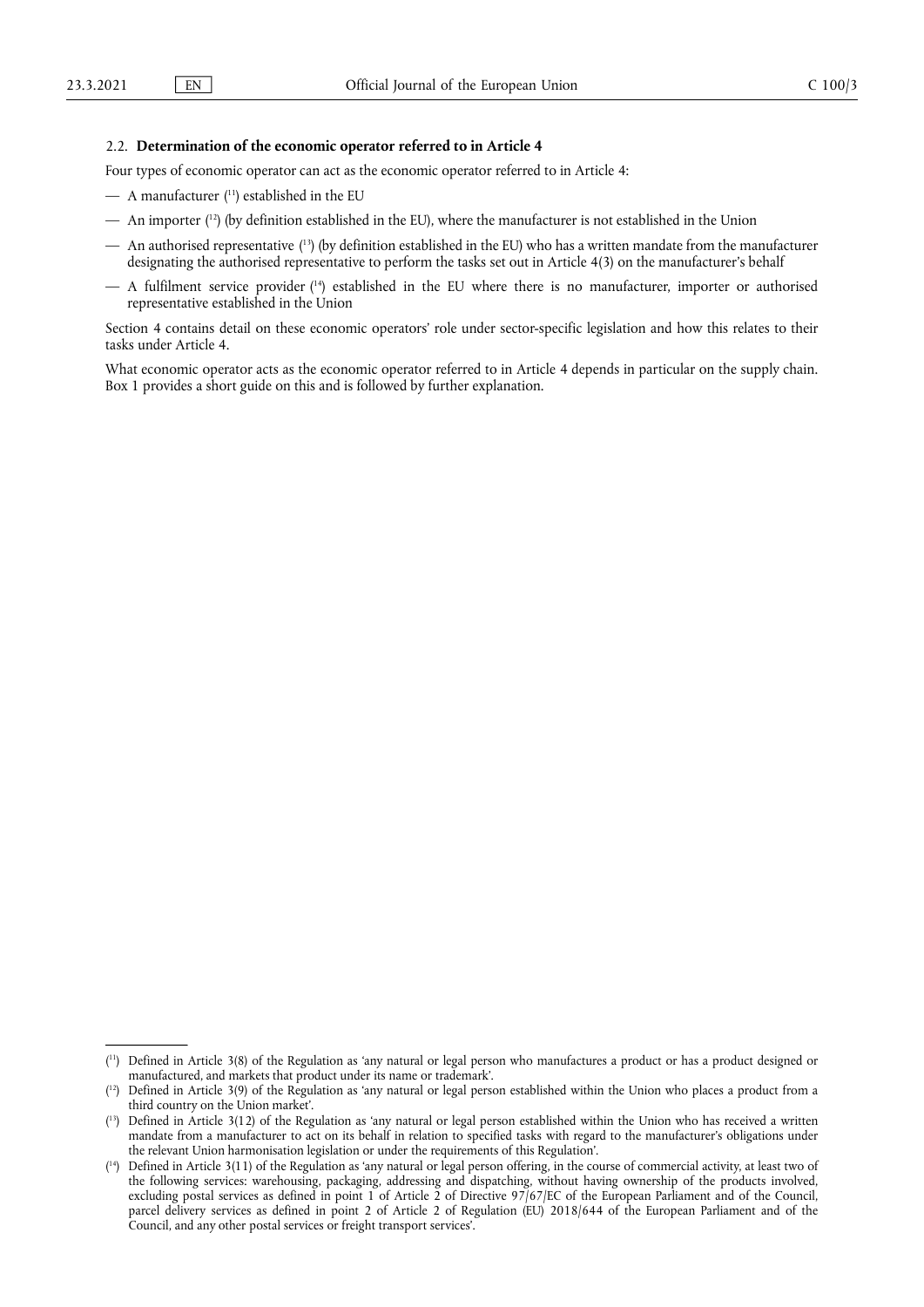*Box 1* 

# **The economic operator referred to in Article 4 in different supply chains**

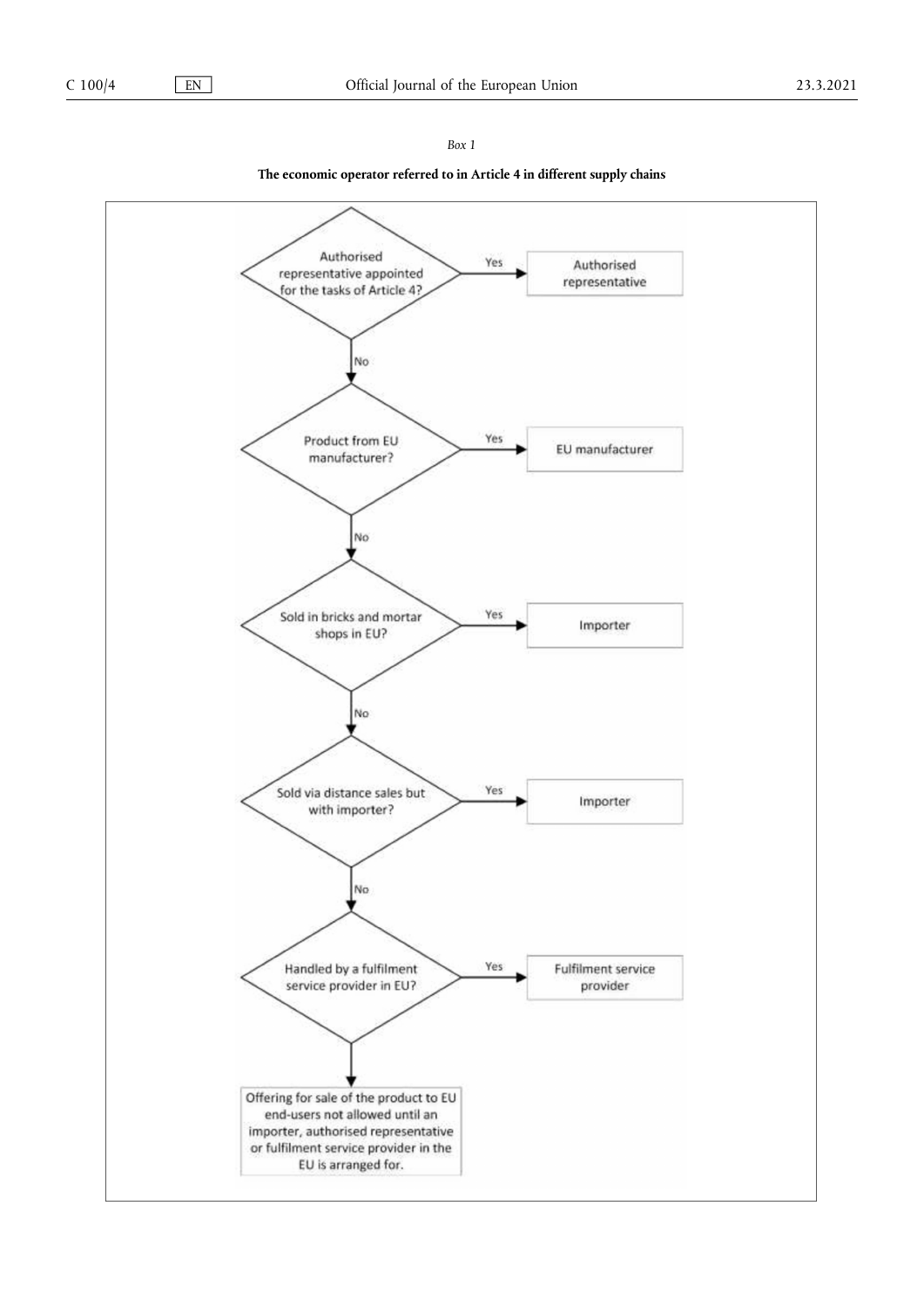Step 1: If the manufacturer (whether or not established in the EU) has mandated in writing an **authorised representative**  to carry out the specific tasks under Article 4, that representative is the economic operator referred to in Article 4. In other cases, it depends on the supply chain.

<span id="page-4-3"></span>Step 2: Products from manufacturers established in the EU, whether sold online or in 'bricks and mortar' shops, are in general placed on the market by the EU manufacturer [\(15\).](#page-4-0) For such products, the **EU manufacturer** is the economic operator referred to in Article 4 (unless it has appointed an authorised representative for the tasks under Article 4).

<span id="page-4-4"></span>Step 3: Products from manufacturers established outside the EU that are sold in 'bricks and mortar' shops in the EU are in principle placed on the EU market by an importer [\(16\).](#page-4-1) For such products, the **importer** is the economic operator referred to in Article 4 (unless the manufacturer has appointed an authorised representative for the tasks under Article 4). Section 4.2 explains what happens if there are multiple importers for the same type of product.

Step 4: For products from manufacturers established outside the EU offered for sale online (or through other distance sales), there may also be an importer, e.g. offering the product for sale online itself or selling it to a distributor who does so.

Step 5: If there is no importer but *a fulfilment service provider established in the EU is handling the product*, the **fulfilment service provider** is the economic operator referred to in Article 4 (unless the manufacturer has appointed an authorised representative for the tasks under Article 4). Unlike importers and authorised representatives, fulfilment service providers do not automatically have a formal connection with the manufacturer enabling them to fulfil the tasks of the economic operator referred to in Article 4. Therefore, they will need to make arrangements with economic operators to whom they are providing fulfilment services ('clients') to ensure that they first receive from the client, or directly from the manufacturer, the means to fulfil their obligations as the economic operator referred to in Article 4 (see Section 4.4);

<span id="page-4-5"></span>Step 6: Where *the product is being shipped from outside the EU directly to an end-user in the EU*, if an **authorised representative**  has been mandated in writing for the specific tasks under Article 4, it is the economic operator referred to in Article 4. If the manufacturer has not appointed an authorised representative, the product may not be offered for sale to EU end-users. The economic operator planning to offer the product for sale  $(17)$  to EU end-users will need to ensure that the manufacturer appoints an authorised representative for that product (see Box 2).

<span id="page-4-0"></span><sup>(</sup> [15\) T](#page-4-3)he manufacturer is defined by Article 3 of the Regulation as 'any natural or legal person who manufactures a product or has a product designed or manufactured, and markets that product under its name or trademark'. The importer is defined as 'any natural or legal person established within the Union who places a product from a third country on the Union market'. This implies that if the product is manufactured outside the EU, but a company located in the EU markets it under its name or trademark, that company is considered to be the manufacturer. And if that manufacturer places the product on the EU market, even if actual importation is done by another company, there is no 'importer' within the meaning of the Regulation.

<span id="page-4-1"></span><sup>(</sup> [16\) E](#page-4-4)xcept where the manufacturing takes place in the EU, while the manufacturer is not established in the EU. In such case, there is no manufacturer in the EU, nor an importer thus leaving only the options of authorised representative or fulfilment service provider as economic operator referred to in Article 4.

<span id="page-4-2"></span><sup>(</sup> [17\) N](#page-4-5)ot be confused with an entity merely hosting the offer for sale online; for those, see Section 2.4.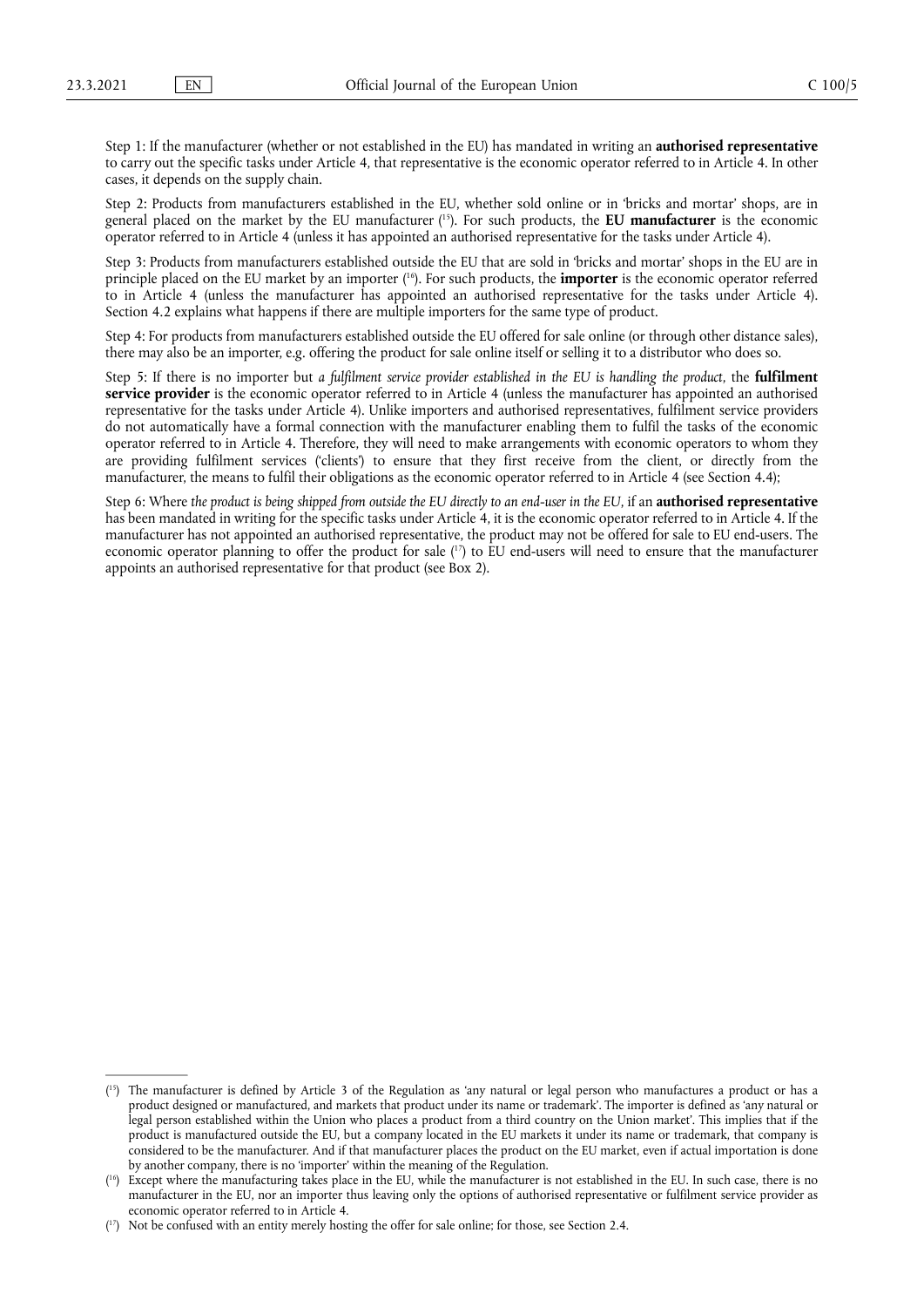#### *Box 2*

### **The perspective of an economic operator based outside the EU who plans to offer products for sale online to EU consumers or other end-users: How do I arrange for an economic operator referred to in Article 4? (example)**

- First, verify that the products are meant for the EU market and comply with EU legislation. If in doubt, contact the manufacturer.
- If this is in order, check with the manufacturer whether it has already appointed an authorised representative for these products.
- If so, make sure the authorised representative's name and contact details are indicated as required (see Section 2.3).
- If not, explore (in cooperation with the manufacturer) the following avenues:
	- if you intend to offer the products for sale on an online marketplace (see Section 2.4), does that marketplace offer authorised representative or fulfilment services?
	- if you already sell products for which an authorised representative in the EU or similar entity is required (e.g. cosmetics, medical devices and marine equipment), would that entity be interested to be an authorised representative for your products covered by Article 4?
	- are there relevant trade associations that (could) have access to information on existing authorised representatives (as a number of manufacturers of products covered by Article 4 may already have an authorised representative in the EU)?
- When you have found a potential authorised representative, make sure that the manufacturer authorises it to perform the required tasks (see Sections 3 and 4.3). Then make sure the representative's name and contact details are indicated as required (see Section 2.3).
- Where a fulfilment service provider is to act as economic operator referred to in Article 4, make practical arrangements, in particular ensuring that it receives the declaration of conformity/performance for the products in question. Then make sure its name and contact details are indicated as required (see Section 2.3)

# 2.3. **Information on the economic operator referred to in Article 4**

The **name** (or registered trade name/trademark) **and contact details** (including postal address) of the economic operator referred to in Article 4 must be indicated on at least one of the following (Article 4(4) of the Regulation):

- the product,
- its packaging, i.e. the sales packaging,
- the parcel, i.e. packaging to facilitate handling and transport,
- <span id="page-5-1"></span>— an accompanying document, e.g. declaration of conformity/performance  $(18)$ .

*NB: If the economic operator referred to in Article 4 is an EU manufacturer or an importer, this information is normally already required under sector-specific legislation (see Section 4). Those requirements may be more restrictive as to the place where the information is* indicated, and have to be complied with.

A **website address** may be given in addition to, but not instead of, a postal address (normally made up of a street/postbox, building number, postcode and town). Also, it is useful to include an email address and/or phone number to facilitate swift contacts with the relevant authorities.

<span id="page-5-0"></span><sup>(</sup> [18\) A](#page-5-1)n indication in the (electronic) customs declaration is not sufficient, as this does not physically accompany the product.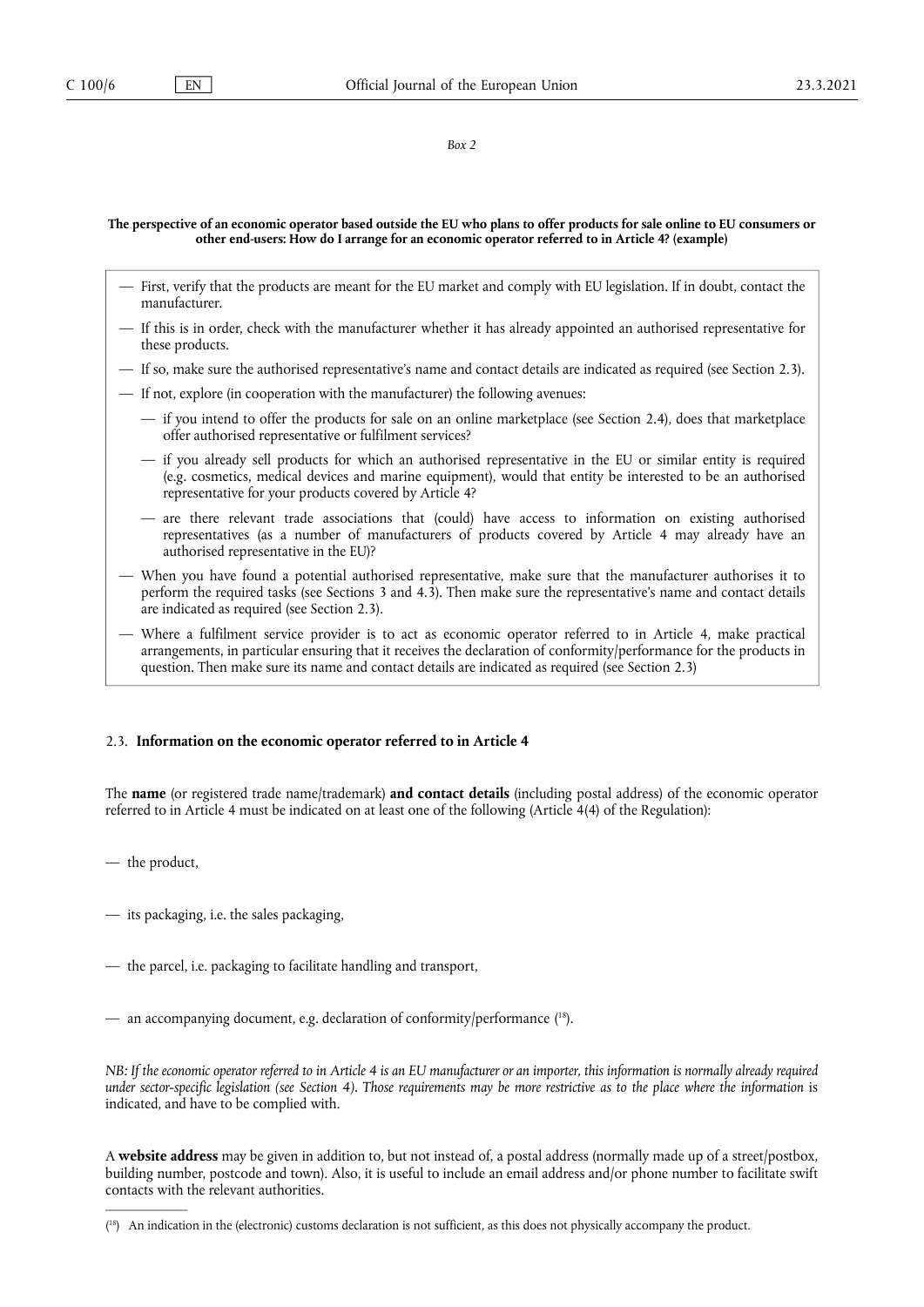It is possible that **multiple economic operators'** names and contact details are indicated on or with the product. While there may be no explicit requirement that these be preceded by 'manufactured by', 'imported by', 'represented by' or 'fulfilled by', the information should not mislead the market surveillance authorities. Where the operators' roles are not specified, the authorities will have to determine them themselves. Each economic operator should be able to prove its role. There is no obligation to translate the English terms 'manufactured by', 'imported by', 'represented by' or 'fulfilled by'; these English terms are considered easily understandable throughout the EU.

<span id="page-6-4"></span>The name and contact details of the economic operator referred to in Article 4 have to be present when the product is declared for free circulation at **customs** (Article 26(1)(d) of the Regulation). Therefore, in case the product is aimed for release for free circulation in the EU and no further processing on the product is foreseen after its shipment [\(19\),](#page-6-0) economic operators outside the EU offering products for sale should make sure that they are indicated in the way described above, adding them (or having them added) prior to shipping if necessary.

#### 2.4. **Products sold through online marketplaces**

<span id="page-6-5"></span>An online marketplace is a type of e-commerce service where products are offered for sale by multiple economic operators [\(20\).](#page-6-1) It allows economic operators on the one side, and end-users on the other side, to conclude sales transactions of products.

Article 4 applies to products sold through online marketplaces.

<span id="page-6-7"></span><span id="page-6-6"></span>It places no specific obligation on the online marketplaces where they are merely providing intermediary services to thirdparty sellers and fall within the scope of Article 2(b) of Directive 2000/31/EC of the European Parliament and of the Counci[l \(21\)](#page-6-2). In the situation where an online marketplace intermediates the offer for sale to the EU end-users of a product covered by Article 4 for which there is no economic operator referred to in Article 4 <sup>(22</sup>) and obtains actual knowledge or awareness of illegal content (e.g. by means of a sufficiently precise and adequately substantiated notice from a market surveillance authority), that online marketplace can only rely on the liability exemption lad down in Article 14(1) of Directive 2000/31/EC, if upon obtaining such knowledge or awareness, it acts expeditiously to remove or to disable access to the illegal content in question.

Where an online marketplace is also a manufacturer, importer, authorised representative or fulfilment service provider, it could be the economic operator referred to in Article 4.

# 3. **TASKS OF THE ECONOMIC OPERATOR REFERRED TO IN ARTICLE 4**

This section categorises and provides guidance on the tasks of the economic operator referred to in Article 4. That economic operator, especially if it is an EU manufacturer or importer, may already have obligations under sector-specific legislation (depending on how it is classified) that fully or partly cover those tasks (see Section 4).

First, in accordance with Article 4(3)(a), the economic operator referred to in Article 4 has to perform a number of tasks when it **takes up its duties** or when **a new product** is added to its portfolio:

<span id="page-6-0"></span><sup>(</sup> [19\) R](#page-6-4)ecital 53 of the Regulation reminds that Articles 220, 254, 256, 257 and 258 of Regulation (EU) No 952/2013 of the European Parliament and of the Council of 9 October 2013 laying down the Union Customs Code (OJ L 269, 10.10.2013, p. 1) provide that products entering the EU market that require further processing in order to be in compliance with the applicable EU harmonisation legislation shall be placed under the appropriate customs procedure allowing such processing by the importer.

<span id="page-6-1"></span> $(20)$  Article 4(1)(f) of Regulation (EU) No 524/2013 of the European Parliament and of the Council of 21 May 2013 on online dispute resolution for consumer disputes and amending Regulation (EC) No 2006/2004 and Directive 2009/22/EC (Regulation on consumer ODR) (OJ L 165, 18.6.2013, p. 1) defines an 'online marketplace' as follows: '*a service provider, as defined in point (b) of Article 2 of Directive 2000/31/EC of the European Parliament and of the Council of 8 June 2000 on certain legal aspects of information society services, in particular electronic commerce, in the Internal Market ("Directive on electronic commerce"), which allows consumers and traders to conclude online sales and service contracts on the online marketplace's website'*.

<span id="page-6-2"></span><sup>(</sup> [21\) D](#page-6-6)irective 2000/31/EC of the European Parliament and of the Council of 8 June 2000 on certain legal aspects of information society services, in particular electronic commerce, in the Internal Market (OJ L 178, 17.7.2000, p. 1).

<span id="page-6-3"></span> $(2^2)$  This falls under 'illegal activity or information' referred to in Article 14(1)(a) of Directive 2000/31/EC, because it does comply with Article 4 of the Regulation.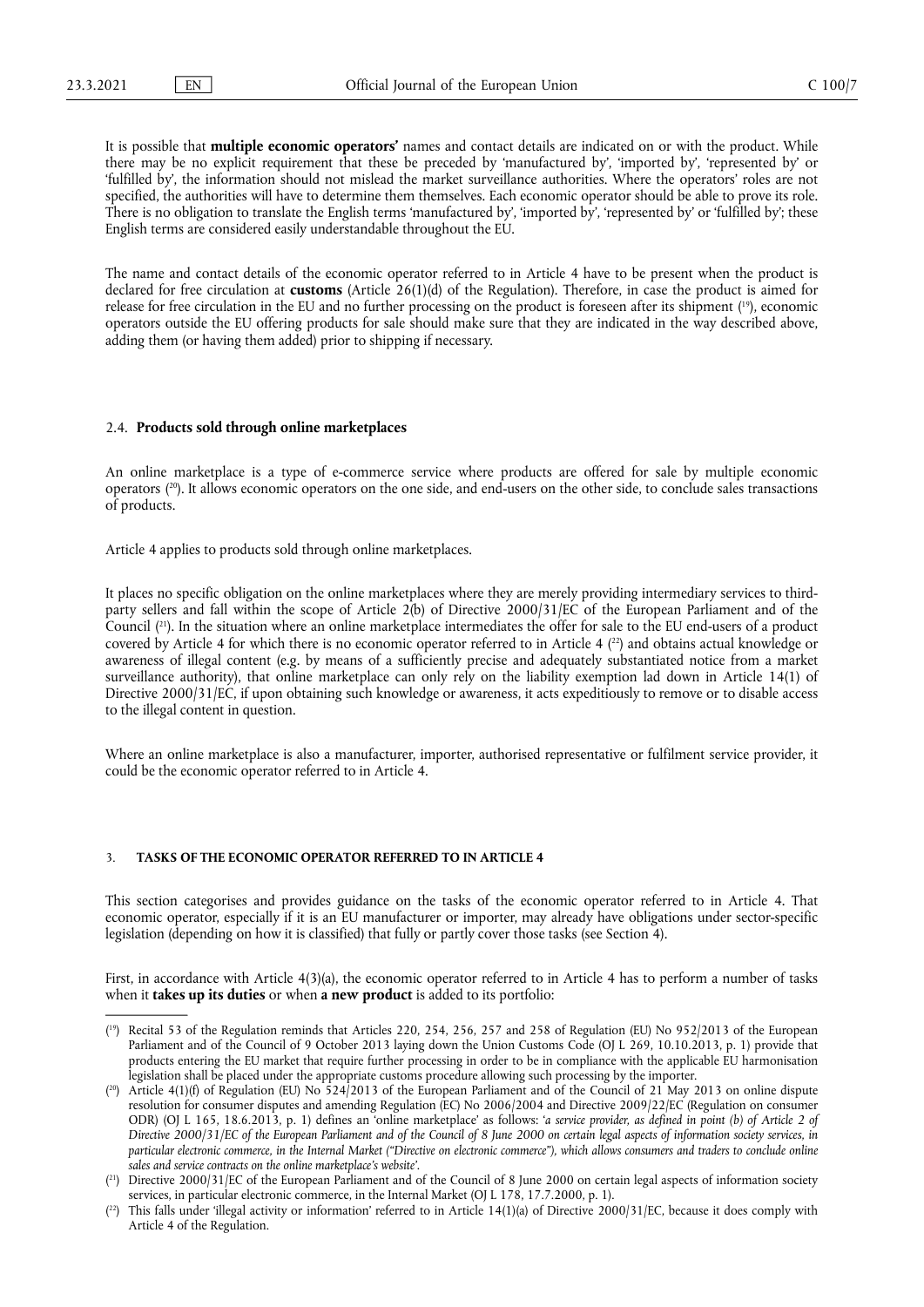- <span id="page-7-9"></span><span id="page-7-8"></span><span id="page-7-7"></span>— verify that the declaration of conformity/performance has been drawn up and keep it – all sector-specific legislation covered by Article 4 requires such declaration[s \(23\).](#page-7-0) As specified in the legislation covered by Article 4, they have to be kept for 10 years after the product has been placed on the market  $(24)$ . Where more than one legislative act applies to a product, a single declaration conformity is drawn up for all applicable acts together  $(^{25})$ , and
- <span id="page-7-10"></span>— verify that the technical documentation has been drawn up  $(26)$  and ensure that it can be made available to market surveillance authorities on request – where the economic operator referred to in Article 4 does not keep the documentation itself, this implies checking that the documentation exists and obtaining assurances from the manufacturer that it will share it on request, either with the economic operator referred to in Article 4 or with the market surveillance authorities directly (see below).

<span id="page-7-11"></span>Second, in accordance with Article 4(3)(c) and (d), where the economic operator referred to in Article 4 has reason to believe that a product presents a **risk** ( [27\),](#page-7-4) it must:

- <span id="page-7-12"></span>— inform the relevant market surveillance authorities. It should do this in each Member State in which the product has been made available (<sup>28</sup>); it is also important to inform them of the corrective action that has been or will be taken, and
- make sure that the necessary corrective action is taken immediately to remedy any case of non-compliance or, if that is not possible, to mitigate the risk (see below).

Finally, in accordance with Article 4(3)(a), (b) and (d), the economic operator referred to in Article 4 must take certain action **when asked** to do so by a market surveillance authority:

- provide that authority with the declaration of conformity/performance,
- provide the authority with the technical documentation or, where the economic operator referred to in Article 4 does not keep this documentation, ensure that the technical documentation is provided to the authority (in particular by the manufacturer),
- provide other information and documentation to demonstrate the conformity of the product (this may include e. g. certificates and decisions from a notified body) in a language that can be easily understood by the authority (to be negotiated with the authority – this could be a language other than the national language(s)),
- cooperate with the authority. The action required will depend on the authority's request, which has to be in accordance with the principle of proportionality (Article 14(2) of the Regulation), and
- <span id="page-7-13"></span>— make sure that the necessary corrective action is taken immediately to remedy any non-compliance with the EU harmonisation legislation applicable to the product in question or, if that is not possible, to mitigate the risks presented by the product. The action could involve bringing the product into conformity, withdrawing it or recalling it, as appropriat[e \(29\)](#page-7-6). The economic operator referred to in Article 4 does not have to take corrective action or mitigate the risk itself if that economic operator is not obliged to do so under the sector-specific legislation, but must ensure that action is taken, e.g. by asking the manufacturer to respond to the request and verifying that it has done so.

<span id="page-7-0"></span><sup>(</sup> [23\) T](#page-7-7)he declaration of performance for construction products; the declaration of conformity for others.

<span id="page-7-1"></span><sup>(</sup> [24\) L](#page-7-8)egislation on outdoor noise, machinery, and ecodesign specify 10 years from the last date of manufacture.

<span id="page-7-2"></span><sup>(</sup> [25\) A](#page-7-9)rticle 5 of Decision No 768/2008/EC of the European Parliament and of the Council of 9 July 2008 on a common framework for the marketing of products, and repealing Council Decision 93/465/EEC (OJ L 218, 13.8.2008, p. 82).

<span id="page-7-3"></span><sup>(</sup> [26\) A](#page-7-10)ll the legislation covered by Article 4 requires the manufacturer to draw up the technical documentation.

<span id="page-7-4"></span><sup>(</sup> [27\) A](#page-7-11)rticle 3(19) of the Regulation defines 'product presenting a risk' as 'a product having the potential to affect adversely health and safety of persons in general, health and safety in the workplace, protection of consumers, the environment, public security and other public interests, protected by the applicable Union harmonisation legislation, to a degree which goes beyond that considered reasonable and acceptable in relation to its intended purpose or under the normal or reasonably foreseeable conditions of use of the product concerned, including the duration of use and, where applicable, its putting into service, installation and maintenance requirements'.

<span id="page-7-5"></span><sup>(</sup> [28\) F](#page-7-12)or contact information, see: [https://ec.europa.eu/growth/single-market/goods/building-blocks/market-surveillance/organisation\\_en](https://ec.europa.eu/growth/single-market/goods/building-blocks/market-surveillance/organisation_en)

<span id="page-7-6"></span><sup>(</sup> [29\) T](#page-7-13)hese options are specifically referred to in most sector-specific legislation for the manufacturer and importer; further potential corrective actions are listed in Article 16 of the Regulation.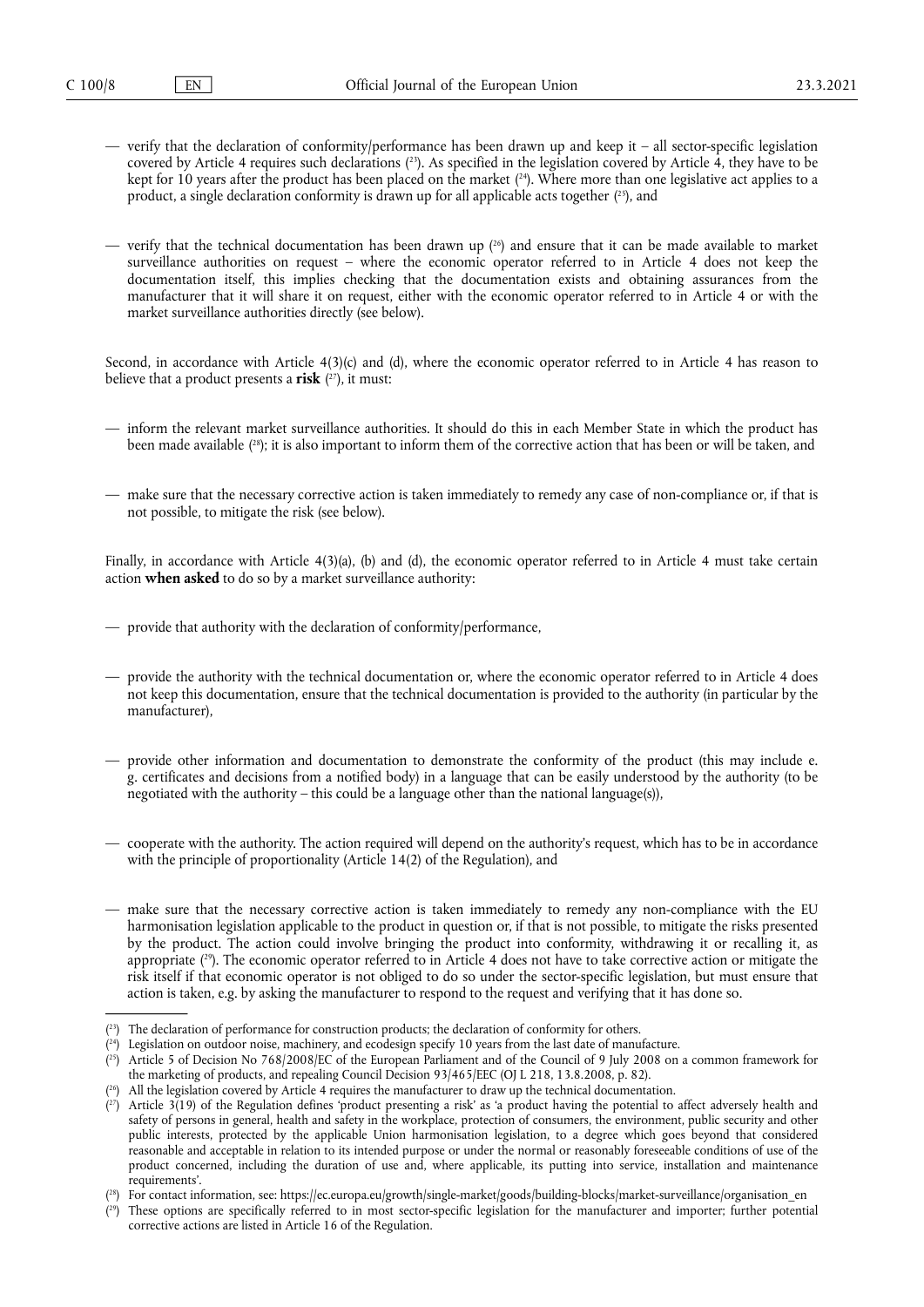<span id="page-8-5"></span>The economic operator referred to in Article 4 should act within a **reasonable timeframe** or within any deadline set by the market surveillance authorities. It should provide the declaration of conformity/performance without delay and other documents within a reasonable period of tim[e \(30\).](#page-8-0)

<span id="page-8-6"></span>If the economic operator referred to in Article 4 finds that it **cannot fulfil one or more of its tasks** due to a problem in its relations with the manufacture[r \(31\)](#page-8-1) (e.g. the manufacturer does not respond to a request), an appropriate follow-up would be to remind the manufacturer of its obligations under EU legislation. If the problem persists, the logical consequence could be for it to take the necessary measures to cease being the economic operator referred to in Article 4 for the products in question, on the basis that it is unable to carry out its tasks under Article 4. In other words, in the case of:

- *an importer*  it could no longer place the products on the market,
- *an authorised representative it could try to end its relationship with the manufacturer,*
- *a fulfilment service provider*  it could no longer handle the products, i.e. not dispatch them to end-users.

<span id="page-8-7"></span>The economic operator referred to in Article 4 can be **sanctioned** ( [32\)](#page-8-2) if it does not fulfil its tasks under Article 4. Any penalties must be effective, proportionate and dissuasive (Article 41(2) of the Regulation). The manufacturer remains responsible for the compliance of the product with sector-specific legislation and (like other actors in the supply chain) retains any legal obligations it has as regards products, guarantees, liability for defective products, etc. Article 4 does not impose additional legal obligations *vis-à-vis* consumers or other end-users.

# 4. **PRACTICAL IMPLICATIONS FOR ECONOMIC OPERATORS**

<span id="page-8-8"></span>The tasks of the economic operator referred to in Article 4 (as described in Article 4) are the same regardless of what type of economic operator is performing them, but the extent to which they overlap with the economic operator's other tasks under sector-specific legislation differs. All the 'Article 4 obligations' apply, regardless of what the sector-specific legislation requires of the economic operator in question. There are some sectoral differences, but most of the legislation closely follows the model legal provisions on economic operators' obligations [\(33\)](#page-8-3). This section highlights differences that affect the implementation of Article 4.

# 4.1. **Manufacturers established in the EU**

<span id="page-8-9"></span>A manufacturer is a natural or legal person that manufactures a product or has a product designed or manufactured, and markets that product under its name or trademark (Article 3 of the Regulation)  $(34)$ . If established in the EU, it is in principle the economic operator referred to in Article 4, unless it has appointed an authorised representative for the specific tasks under Article 4.

Manufacturers established in the EU already have responsibilities under sector-specific legislation that in general overlap with and go beyond the obligations under Article  $4(3)$ . An exception is that – unlike Article  $4 - EU$  legislation on outdoor noise, machinery and ecodesign does not explicitly require them to inform the market surveillance authorities where they have reason to believe that a product covered by such legislation presents a risk. Manufacturers established in the EU and who are the economic operator referred to in Article 4 will however have to do this for the products covered by these legislative acts.

<span id="page-8-0"></span><sup>(</sup>[30\) S](#page-8-5)ome sector-specific legislation (e.g. on toy safety and ecodesign) contains more detailed provisions on the timeliness with which certain economic operators are to provide the market surveillance authorities with certain documentation. These continue to apply.

<span id="page-8-1"></span> $(31)$  Or if a fulfilment service provider is hampered by a problem with its client or between its client and the manufacturer.

<span id="page-8-2"></span> $^{(32)}$  Article 41(1) of the Regulation requires Member States to lay down rules on penalties in relation to this and certain other provisions of the Regulation.

<span id="page-8-3"></span><sup>(</sup> [33\) A](#page-8-8)s laid down in Decision No 768/2008/EC; the *Blue Guide* provides further guidance on economic operators' obligations.

<span id="page-8-4"></span><sup>(</sup> [34\) S](#page-8-9)ome sector-specific legislation contains a different definition of manufacturer. In particular, Directive 2009/125/EC of the European Parliament and of the Council of 21 October 2009 establishing a framework for the setting of ecodesign requirements for energyrelated products (OJ L 285, 31.10.2009, p. 10) omits the 'or has a product designed or manufactured'.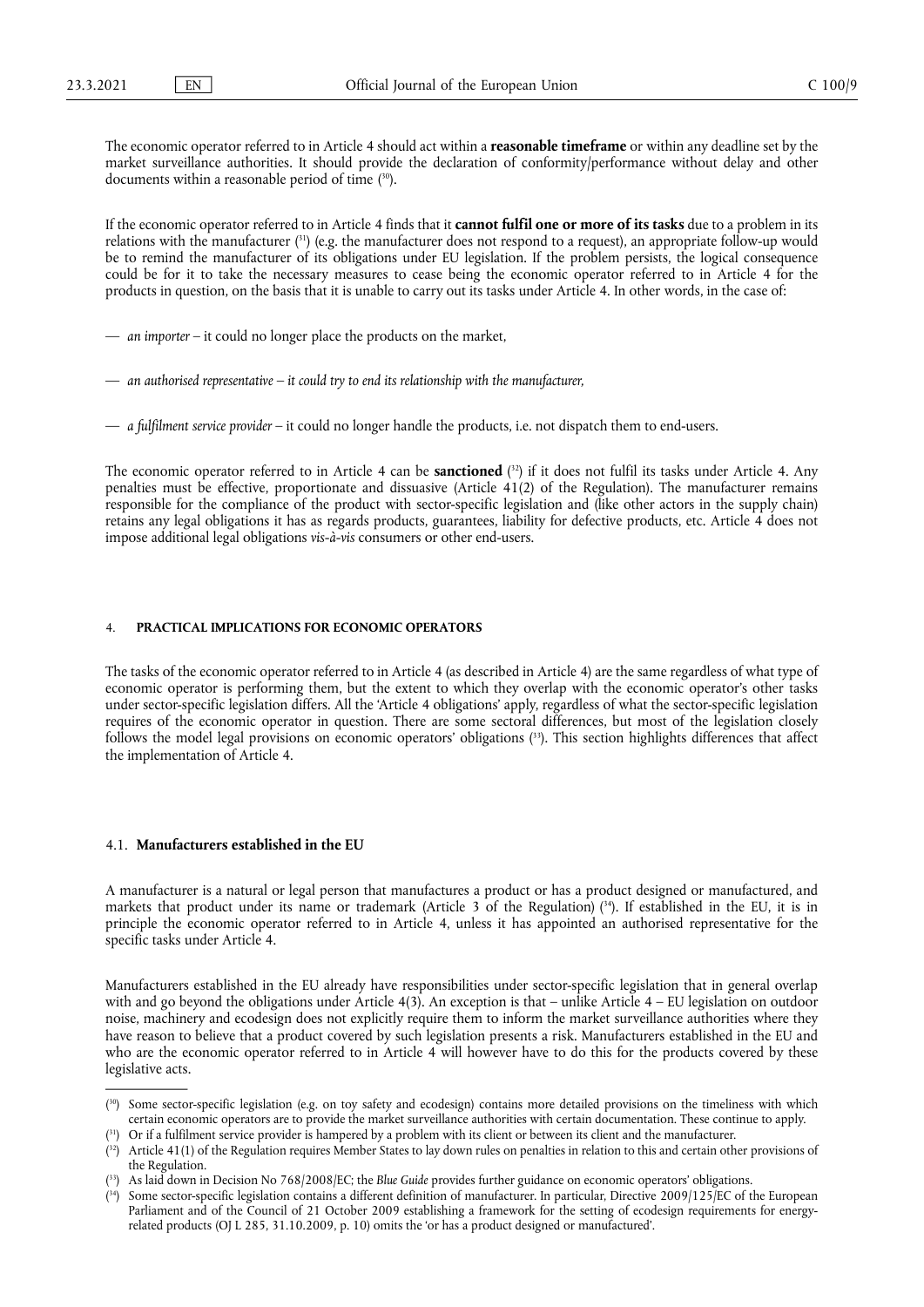Most sector-specific legislation requires that the manufacturer's name/trademark and address are indicated on the product; however:

- for some sectors, that information can in certain circumstances be indicated on the packaging or in an accompanying document instead,
- ecodesign legislation contains no such requirement,
- <span id="page-9-5"></span><span id="page-9-4"></span>— the legislation on outdoor noise and machinery requires instead that the name and address be indicated in the declaration of conformity  $(35)$  (or in the declaration of incorporation, in the case of partly completed machinery  $(36)$ ) and that the declaration accompany the product  $(37)$ .

Therefore, in the exceptional case of a product covered by ecodesign legislation but not by the other sector-specific legislation covered by Article 4, Article 4 requires manufacturers established in the EU and who are the economic operator referred to in Article 4 to take the additional action of indicating their name and contact details.

# 4.2. **Importers**

An importer is a natural or legal person established in the EU that places a product from a third country on the EU market (Article 3 of the Regulation). If there is an importer in the EU, it is in principle the economic operator referred to in Article 4, unless the manufacturer has appointed an authorised representative for the specific tasks under Article 4.

<span id="page-9-6"></span>Sector-specific legislation in general imposes on the importer obligations that overlap with and go beyond the obligations laid down in Article 4(3) (<sup>38</sup>). Again, an exception is that – unlike Article 4 – EU legislation on outdoor noise, machinery and ecodesign does not explicitly require importers to inform the market surveillance authorities where they have reason to believe that a product covered by such legislation presents a risk. Importers of products falling under that legislation and who are the economic operator referred to in Article 4 will however have to do this for the products covered by these legislative acts.

The sector-specific provisions on indicating the importer's name and contact details on or with the product are largely the same as for the manufacturer (see above). Therefore, only in exceptional cases does Article 4 require the importer who is the economic operator referred to in Article 4 to take the additional action of indicating its name and contact details.

Where multiple importers handle the same type of product, each is the economic operator referred to in Article 4 for the units it has placed on the EU market and will have to ensure that its name appears on or with those units, as required. This is already the case under sector-specific legislation where there are multiple importers for the same type of product. An individual product should thus in principle only bear the name of the relevant importer.

# 4.3. **Authorised representatives**

An authorised representative is a natural or legal person established in the EU that has received a written mandate from a manufacturer to act on its behalf in relation to specified tasks with regard to the manufacturer's obligations under the relevant Union harmonisation legislation or under the requirements of Regulation (EU) 2019/1020 (Article 3 of the Regulation). If a manufacturer wants an authorised representative to act as the economic operator referred to in Article 4, it must ensure that the mandate includes all the tasks listed in Article 4(3). The authorised representative must have the appropriate means to be able to fulfil its tasks (Article 5(3) of the Regulation).

<span id="page-9-0"></span><sup>(</sup> [35\) A](#page-9-4)nnex II to Directive 2000/14/EC of the European Parliament and of the Council of 8 May 2000 on the approximation of the laws of the Member States relating to the noise emission in the environment by equipment for use outdoors (OJ L 162, 3.7.2000, p. 1) and Part 1.A.1 of Annex II to Directive 2006/42/EC of the European Parliament and of the Council of 17 May 2006 on machinery, and amending Directive 95/16/EC (recast) (OJ L 157, 9.6.2006, p. 24), respectively.

<span id="page-9-1"></span><sup>(</sup> [36\) P](#page-9-4)art 1.B.1 of Annex II to Directive 2006/42/EC

<span id="page-9-2"></span><sup>(</sup> [37\) A](#page-9-5)rticle 4(1) of Directive 2000/14/EC and Article 5(1)(e) of Directive 2006/42/EC, respectively.

<span id="page-9-3"></span><sup>(</sup> [38\) E](#page-9-6)U legislation on outdoor noise (Article 4(2) of Directive 2000/14/EC) and machinery (Article 2(i) of Directive 2006/42/EC) does not use the term 'importer', but refers to 'any [other] person placing [the product] on the market'.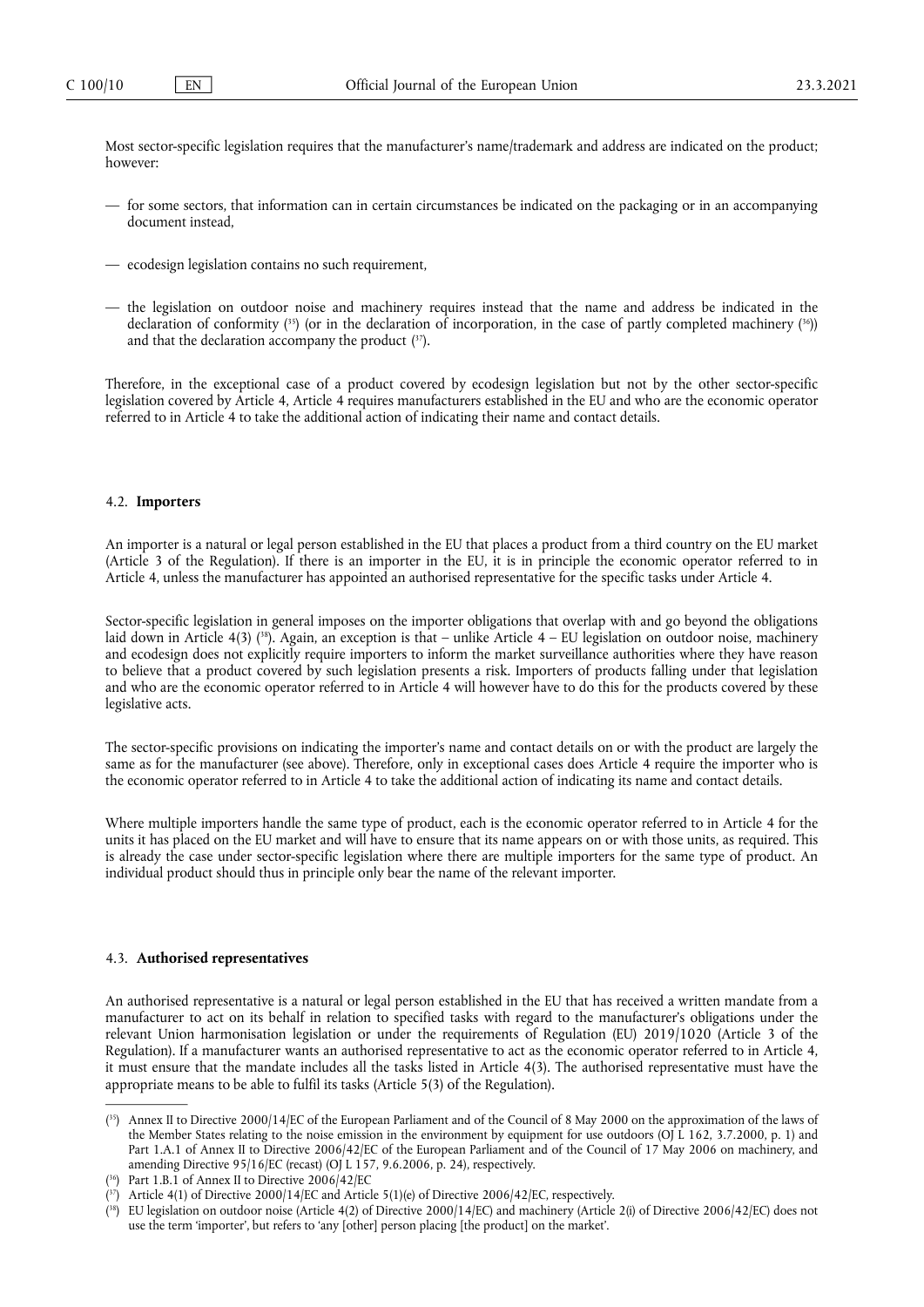<span id="page-10-4"></span>Sector-specific legislation often allows for the appointment of an authorised representative [\(39\).](#page-10-0) Where that option is taken up, it generally requires that the representative be mandated to do at least the following:

- keep the declaration of conformity/performance and the technical documentation at the disposal of the national market surveillance authorities for a specified period (in general 10 years in the case of the sector-specific legislation covered by Article 4),
- following a reasoned request, provide a competent national authority with all the information and documentation needed to demonstrate the conformity of a product, and
- <span id="page-10-5"></span>— cooperate with the competent national authorities, at their request, on any action to eliminate the risks posed by product[s \(40\)](#page-10-1) covered by its mandate.

Exceptions to this can be found in the legislation on outdoor noise, machinery and ecodesign, under which the authorised representative has different tasks, closer to those of the manufacturer.

Where a manufacturer has appointed an authorised representative under sector-specific legislation and wants it to act as the economic operator referred to in Article 4, it will therefore have to review its mandate to ensure that it includes all the tasks listed in Article 4(3). In particular, it may have to add tasks to be performed where the representative has reason to believe that a product presents a risk.

Similarly, where a manufacturer is planning to appoint an authorised representative with a view to facilitating compliance with Article 4, and where it wants to appoint an authorised representative within the framework of the sector-specific legislation, it will have to check the applicable sector-specific legislation for possible tasks in addition to those required by Article 4.

In addition to the tasks listed in Article 4(3), the authorised representative must also, on request, provide a market surveillance authority with a copy of its mandate in an EU language determined by the authority (Article 5(2) of the Regulation).

<span id="page-10-7"></span><span id="page-10-6"></span>The legislation on outdoor noise, machinery and construction products requires that the authorised representative's name and contact details be indicated in the declaration of conformity/performance [\(41\)](#page-10-2) that has to accompany these product[s \(42\)](#page-10-3). In many other sectors, the legislation requires the manufacturer to indicate a contact address on or with the product; that address could be that of the authorised representative. Where the name and contact details of an authorised representative who is the economic operator referred to in Article 4 are not yet indicated on or with the product, the economic operator placing the product on the EU market should make sure these are added as required (for a smoother process, it could ask the manufacturer to do this systematically).

# 4.4. **Fulfilment service providers established in the EU**

A fulfilment service provider is a natural or legal person offering at least two of the following services in the course of commercial activity, without having ownership of the products involved:

- warehousing,
- packaging,
- addressing, and
- dispatching.

<span id="page-10-0"></span><sup>(</sup> [39\) E](#page-10-4)xcept that for pyrotechnic articles. However, by virtue of Articles 4 and 5 of the Regulation, an authorised representative can be appointed for pyrotechnic articles; in that case its tasks will be those listed in Article 4.

<span id="page-10-1"></span><sup>(</sup> [40\) I](#page-10-5)n the case of legislation on RoHS, on any action taken to ensure compliance (Article 8(b) of Directive 2011/65/EU of the European Parliament and of the Council of 8 June 2011 on the restriction of the use of certain hazardous substances in electrical and electronic equipment (OJ L 174, 1.7.2011, p. 88)), and in the case of legislation on drones, on any action to eliminate the non-conformity or the safety risks (Article 7(2)(c) of Commission Delegated Regulation (EU) 2019/945 of 12 March 2019 on unmanned aircraft systems and on third-country operators of unmanned aircraft systems (OJ L 152, 11.6.2019, p. 1)

<span id="page-10-2"></span><sup>(</sup> [41\) A](#page-10-6)nnex II to Directive 2000/14/EC, Part 1.A.1 of Annex II to Directive 2006/42/EC, and Annex III to Regulation (EU) No 305/2011 of the European Parliament and of the Council of 9 March 2011 laying down harmonised conditions for the marketing of construction products and repealing Council Directive 89/106/EEC (OJ L 88, 4.4.2011, p. 5), respectively.

<span id="page-10-3"></span><sup>(</sup> [42\) A](#page-10-7)rticle 4(1) of Directive 2000/14/EC, Article 5(1)(e) of Directive 2006/42/EC, and Article 7 of Regulation (EU) No 305/2011, respectively.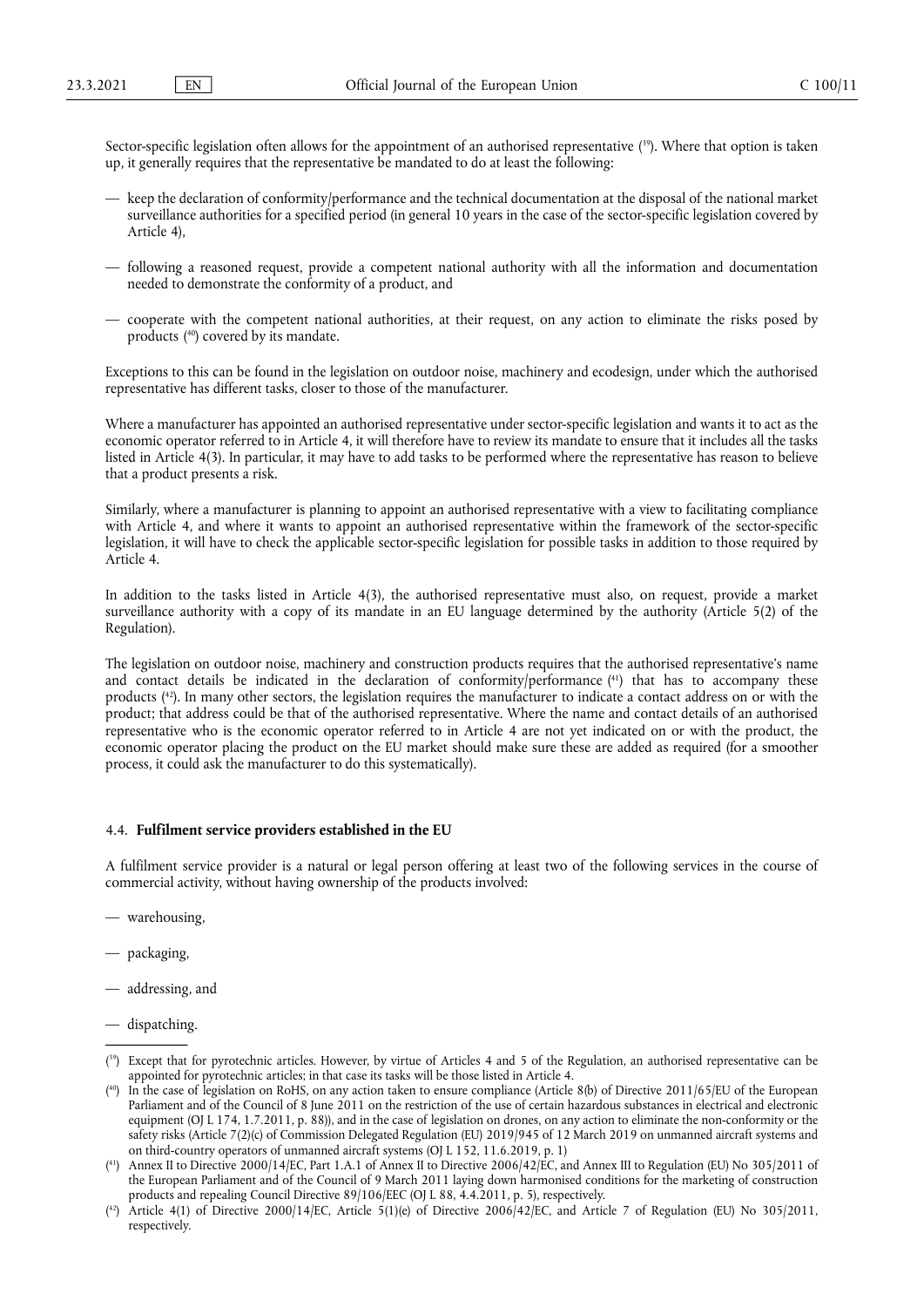<span id="page-11-2"></span>The qualifying services do not include postal services [\(43\),](#page-11-0) parcel delivery service[s \(44\)](#page-11-1) or any other postal or freight transport services (Article 3 of the Regulation).

Fulfilment service providers normally warehouse products in the EU, so that they can be swiftly delivered to EU consumers or other end-users as soon as they are ordered online. Thus, they provide services to other economic operators. On receiving an order, they package the product (unless it is already properly packaged for transport), affix the delivery address and dispatch it, either handing it over to a postal, parcel or transport service or delivering it themselves.

There is a wide range of operating scenarios for fulfilment services, but as described here they go beyond those of postal/parcel service providers (i.e. clearance and the sorting, transport and delivery of parcels). Where a natural or legal person offers both fulfilment services and postal/parcel delivery or freight transport services, Article 4 could be of relevance only in respect of the products handled by its fulfilment services.

Fulfilment service providers established in the EU are the economic operator referred to in Article 4 for products they handle in cases where there is no manufacturer, importer or authorised representative in the EU for those products. Therefore, before agreeing to provide the fulfilment service for a product covered by Article 4, they should verify with their client whether there is already one of the other types of economic operator in the EU for that product. If not, they will be the economic operator referred to in Article 4.

The sector-specific legislation does not refer to fulfilment service providers. Therefore, when acting as the economic operator referred to in Article 4, they will need to make arrangements with their clients to ensure that, before agreeing to provide the service, they receive from the client, or directly from the manufacturer, the means to fulfil the obligations, in particular:

- the declaration of conformity/performance for the products in question, and
- assurances of cooperation to help them carry out other tasks, such as:
	- providing technical documentation, and
	- taking corrective action when requested by the authorities.

The client should make sure that the service provider's name and contact details are indicated on or with the product, unless the manufacturer has already done so. The client can do this itself or have someone do it for them before the product is declared for free circulation at customs (see Section 2.3).

As with importers, there can be multiple fulfilment service providers for a given type of product. Each is the economic operator referred to in Article 4 for, and will have to have its name and contact details on or with, the units that it handles.

The manufacturer can appoint a fulfilment service provider as its authorised representative. In such cases, the parts of these guidelines concerning authorised representatives are relevant instead.

<span id="page-11-0"></span><sup>(</sup> [43\) A](#page-11-2)s defined in Article 2(1) of Directive 97/67/EC of the European Parliament and of the Council of 15 December 1997 on common rules for the development of the internal market of Community postal services and the improvement of quality of service (OJ L 15, 21.1.1998, p. 14).

<span id="page-11-1"></span><sup>(</sup> [44\) A](#page-11-2)s defined in Article 2(2) of Regulation (EU) 2018/644 of the European Parliament and of the Council of 18 April 2018 on crossborder parcel delivery services (OJ L 112, 2.5.2018, p. 19).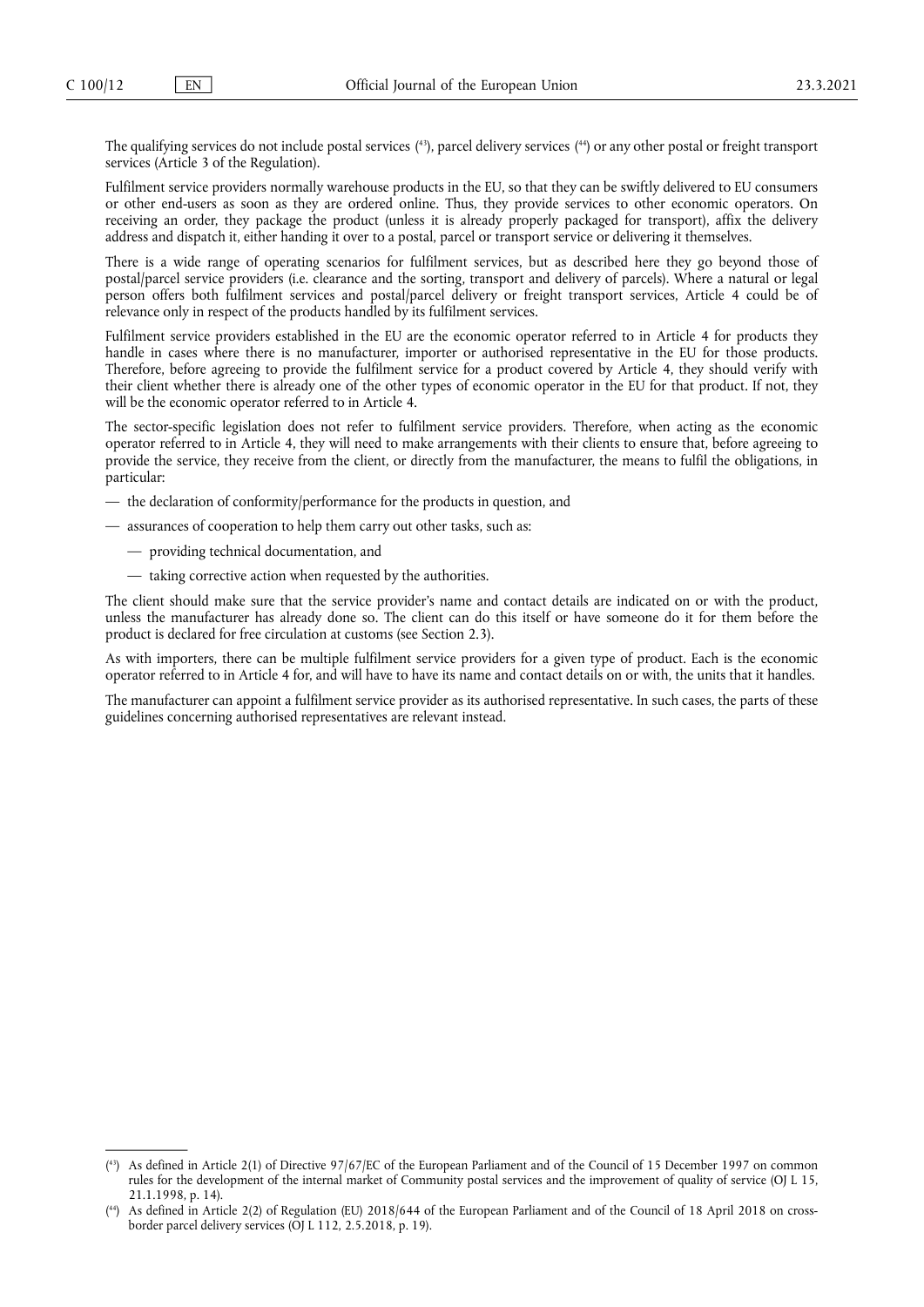#### *Box 3*

#### **I am a fulfilment service provider in the EU – what do I do? (example)**

A practical checklist would include the following:

- make existing and potential clients aware that, if any products covered by Article 4 they are selling must be linked to an economic operator referred to in Article 4. Point them to Article 4 and these guidelines,
- indicate to clients that you will be the economic operator referred to in Article 4 if there is no manufacturer, importer or authorised representative established in the EU (or, if you do not want to, make this clear and indicate that they cannot use your fulfilment services for those products unless there is a manufacturer, importer or authorised representative in the EU),
- if clients want you to act as the economic operator referred to in Article 4, check whether you are already performing this role for the same type of product for another client – if so, you already have everything you need; if not, decide the extent to which you will arrange what you need and the extent to which you want the client to do this for you,
- tell clients who want you to act as the economic operator referred to in Article 4 what they have to do before they can start using your fulfilment services, e.g. provide the manufacturer's contact details, declarations of conformity/ performance, etc.,
- inform the clients once all arrangements have been made for you to act as the economic operator referred to in Article 4, so that they can start offering the products for sale.

# 5. **MARKET SURVEILLANCE AND CONTROLS ON PRODUCTS ENTERING THE EU MARKET**

# 5.1. **Market surveillance**

Market surveillance authorities have to perform appropriate checks on the characteristics of products on an adequate scale (Article 11(3) of the Regulation). In deciding what checks to perform, on which types of product and on what scale, they have to follow a risk-based approach (Ibid.) designed to achieve the greatest impact on the market.

<span id="page-12-2"></span>After deciding what products to check, they may need to ask for **compliance documentation**. The economic operator referred to in Article 4 helps them obtain this information by facilitating their contact and cooperation with the manufacturer. Market surveillance authorities can contact the economic operator referred to in Article 4 directly even if it is located in another Member State [\(45\).](#page-12-0) They should be specific about the type of documents they need and the products for which they need them.

<span id="page-12-3"></span>In the case of online or other distance sales where market surveillance authorities want to check compliance documentation without or before checking the product, they may not have the name and contact details of the economic operator referred to in Article 4. In such cases, they can contact the economic operator (as defined in Article 3 of the Regulation) offering the product for sale to ask for thi[s \(46\).](#page-12-1)

The economic operator referred to in Article 4 will serve as a contact to resolve **questions or problems** that go beyond documentation (Article 4(3)(d) of the Regulation). In such cases, the authorities should make it clear what they expect of it.

<span id="page-12-0"></span><sup>(</sup> [45\) I](#page-12-2)f a market surveillance authority has difficulty in doing so, it can request assistance from an authority in the other Member State through the procedures and under the conditions laid down in Chapter VI of the Regulation.

<span id="page-12-1"></span><sup>(</sup> [46\) I](#page-12-3)n accordance with Article 7(1) of the Regulation, economic operators (as defined in Article 3) have an obligation to cooperate with market surveillance authorities regarding certain actions. Recital 24 of the Regulation states that this includes providing the contact information of the economic operator with tasks regarding products subject to certain Union harmonisation legislation where requested by authorities and where this information is available to them.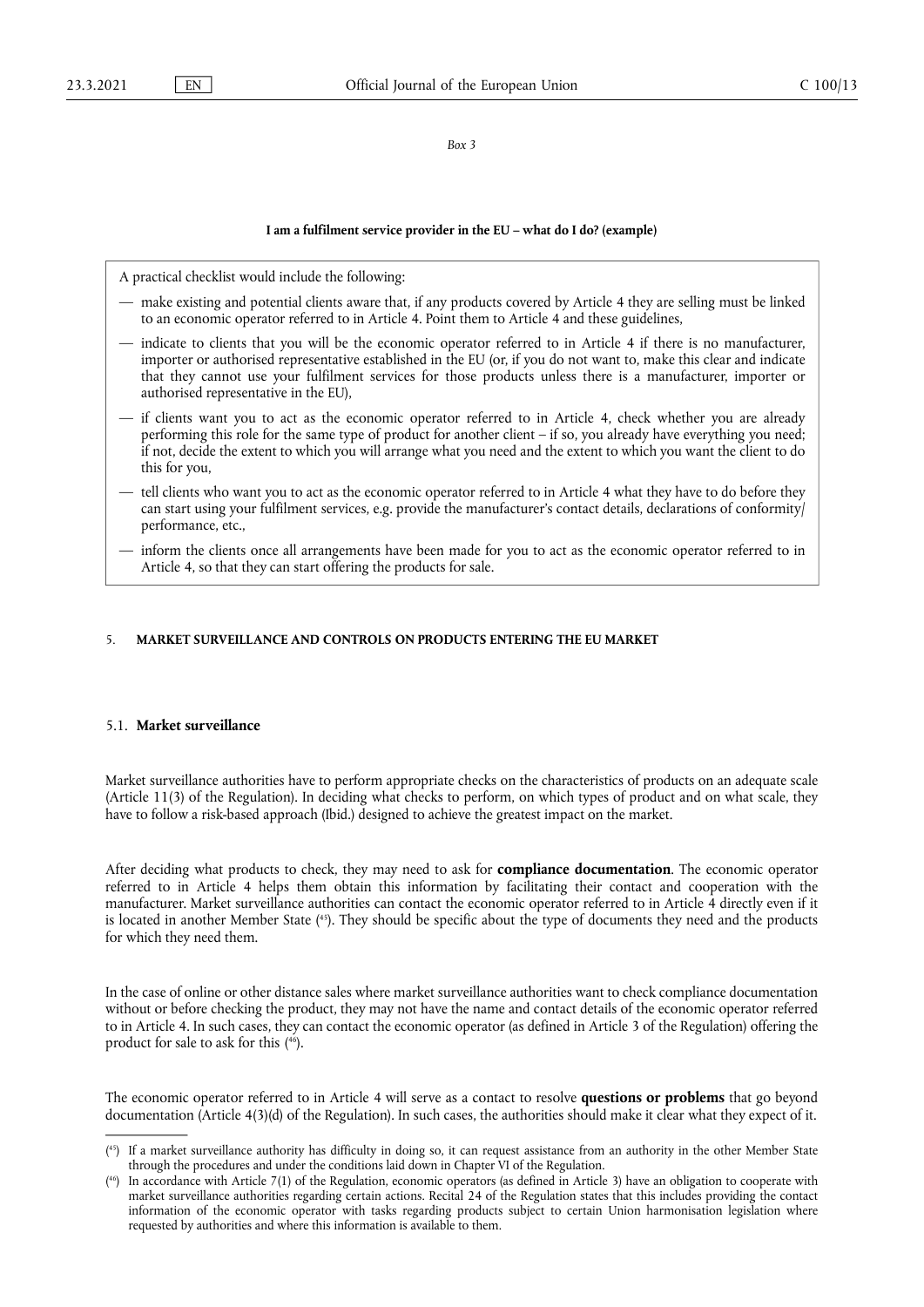The market surveillance authorities could contact the economic operator referred to in Article 4 on an issue that is relevant to the manufacturer whose product(s) are dealt with by it, but that does not specifically fall within the scope of Article 4, i. e. an issue that concerns legislation or products not covered by Article 4. Although Article 4 does not specifically provide for such requests, the economic operator referred to in Article 4 is encouraged to facilitate contacts between the authorities and manufacturers for these purposes.

# 5.2. **Controls on products entering the EU market**

Border authorities have a duty to control products entering the EU. They do so on the basis of risk analysis. When they perform physical checks on products covered by Article 4, it is recommended that they verify whether the name and contact details of the economic operator referred to in Article 4 are indicated on the product, the packaging, the parcel or any accompanying document (Article 4(4) of the Regulation). If this is not the case or they have cause to believe that for another reason the product does not comply with Article 4  $(4)$ , they should suspend the release for free circulation, notify the market surveillance authorities (Article 26 of the Regulation) and await their reaction.

#### <span id="page-13-2"></span>5.3. **Non-compliance with Article 4**

Given that the aim of Article 4 is mainly to facilitate checks on compliance documents, the absence of the name and contact details of the economic operator referred to in Article 4 is problematic, as it hampers market surveillance. It is also an indication that the product may not be meant for the EU market and/or may not comply with EU rules.

<span id="page-13-3"></span>Therefore, where market surveillance authorities find, in the course of their investigations, that the name and contact details of the economic operator referred to in Article 4 are missing, they should require the relevant economic operato[r \(48\)](#page-13-1) to take corrective action. They also have the power to impose penalties (Article 14(4)(i) of the Regulation).

The same applies where the name and contact details of the economic operator referred to in Article 4 are indicated on or with a product, but the authorities find, in the course of their investigation, that these are false, e.g. the address does not exist or no such operator exists at the address.

The requirement to indicate the name and contact details of the economic operator referred to in Article 4 is not intended as the main object of an investigation. However, market surveillance authorities could take specific action in this area in the context of awareness-raising on it, possibly through EU-wide joint actions.

As mentioned in Section 3, the economic operator referred in Article 4 itself can be sanctioned if it does not comply with its obligations, and in particular if it does not cooperate (Article 41(1) of the Regulation). Any penalties have to be effective, proportionate and dissuasive (Article 41(2) of the Regulation).

<span id="page-13-0"></span><sup>(</sup> [47\) F](#page-13-2)or example, where the name and contact details of the economic operator referred to in Article 4 are indicated on or with a product, but they find, in the course of their control, that these are false, e.g. the address does not exist or no such operator exists at the address.

<span id="page-13-1"></span><sup>(</sup> [48\) N](#page-13-3)ormally, the manufacturer (unless, for example, the manufacturer did not intend for the products to be placed on the EU market, but another economic operator nevertheless did so). This will be possible only if the manufacturer can be identified, along with its contact information.